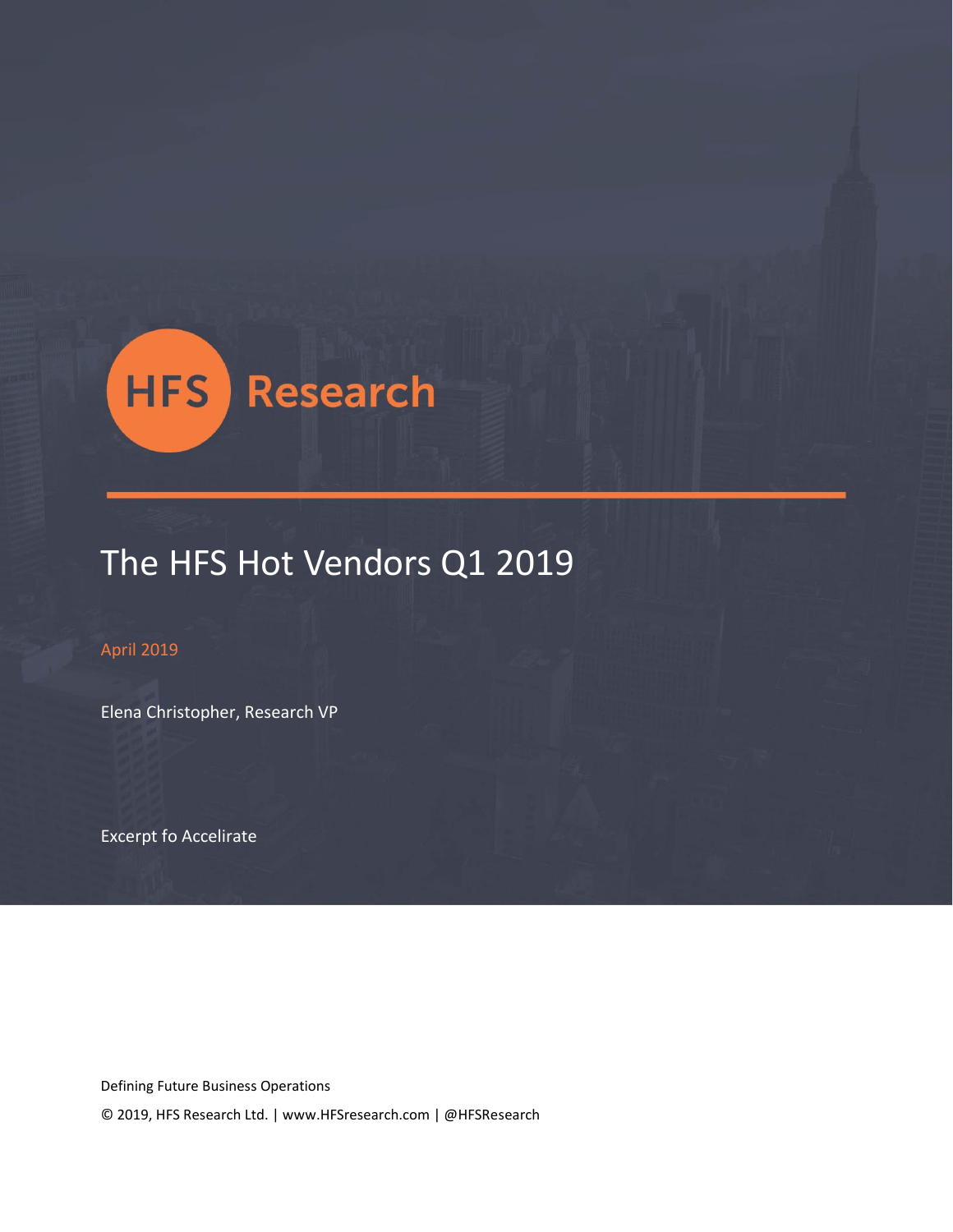The **HFS Hot Vendors** are an exclusive group of emerging players with a differentiated value proposition for the Digital [OneOffice](https://www.hfsresearch.com/pointsofview/Defining-the-Digital-OneOffice-Organization)™ (Exhibit 1). HFS analysts speak with numerous exciting start-ups and emerging players. We designate a select group as the HFS Hot Vendors based on their offerings' distinctiveness, ecosystem robustness, client impact, financial position, and the impact in our OneOffice Framework. The HFS Hot Vendors may not have the scale and size to be featured in our Blueprint reports, but they have the vision and strategy to impact and disrupt the market.

#### Exhibit 1: **The HFS Digital OneOffice Framework**



# The HFS Digital OneOffice Framework

#### **The Empowering Digital OneOffice**

#### **Digital Underbelly**

- » Digitization & Automation of Processes
- » Cloudification and Security
- » Unification of Data

#### **Intelligent Support Functions**

- » Autonomous and Agile Working Culture
- » Inclusive Digital Mindset
- » Unification of Outcomes
- » LEAN & Design Thinking

#### **Predictive Digital Insights**

- » Predictive analytics
- » Cognitive Al Processes
- » Machine Learning
- » Blockchain and IoT

#### Collaborative, Unified, Dynamic, Intelligent, Responsive, Simple

Source: HFS Research, 2018

In the rapidly changing space of digital operations, enterprises realize they cannot be everything to everyone. Whether you are an enterprise consuming third-party services, a service provider, or a technology provider, you will need a smart ecosystem to succeed and survive the future. HFS Hot Vendors are service and technology providers hand-picked by our analysts to help you flesh out your smart ecosystem with offerings that solve today's complex business problems and exploit market opportunities. In this increasingly "me too" world, HFS Hot Vendors display truly differentiated offerings and out-of-the-box thinking that can be both inspiring and useful.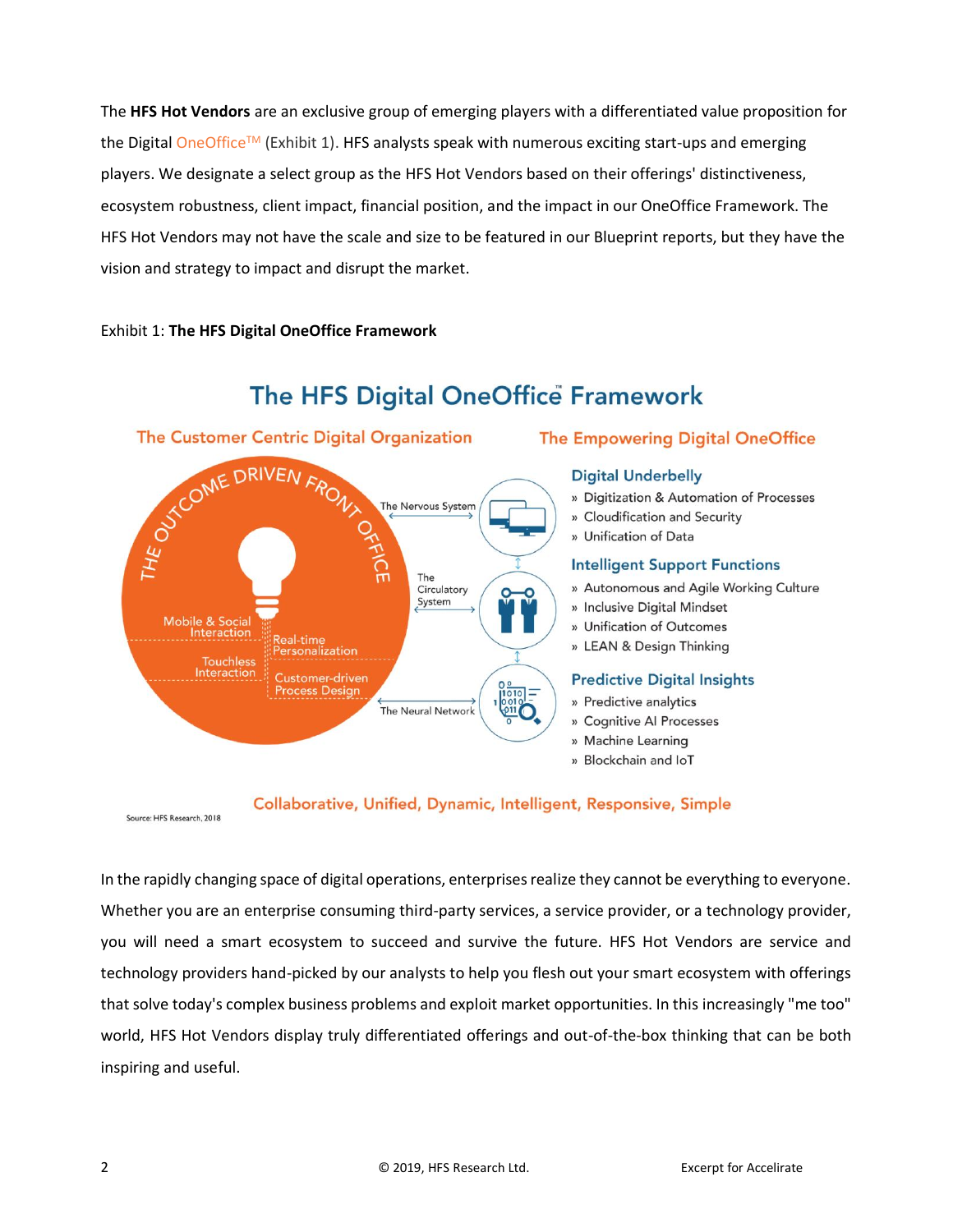In this report, we profile seven short-listed players (Exhibit 2) who have been designated as HFS Hot Vendors based on our rigorous five-step assessment over the course of Q1 2019. The HFS Hot Vendor designation for the following players will remain in place till the end of Q1 2020 (a period of one year), when the same process will be followed for renewing the HFS Hot Vendors designation.

#### Exhibit 2: **HFS Hot Vendors Q1 2019 Edition (in alphabetical order)**

*Note: The HFS Hot Vendor Designation is valid for a period of one year from Q1 2019 to Q1 2020*

|                                   | <b>Accelirate</b><br>Helping enterprises accelerate intelligent automation                           |
|-----------------------------------|------------------------------------------------------------------------------------------------------|
| $\blacktriangleright$ enate       | <b>Enate</b><br>Orchestrating hybrid human and digital workforces                                    |
| re:infer                          | re:infer<br>Making enterprise communications data actionable to<br>optimize business operations      |
| Haystac ////                      | <b>Haystac</b><br>Helping you "Google" your enterprise                                               |
| roxımo<br>INTELLIGENT INFORMATION | Proximo<br>Applying the AI research field of genetic programming to<br>solve business problems       |
| lease<br><b>accelerator</b>       | <b>LeaseAccelerator</b><br>Enabling enterprises to comply with the new lease<br>accounting standards |
| lead S                            | <b>LeadSoft</b><br>Delivering blockchain and IoT engagements from<br>Bangladesh                      |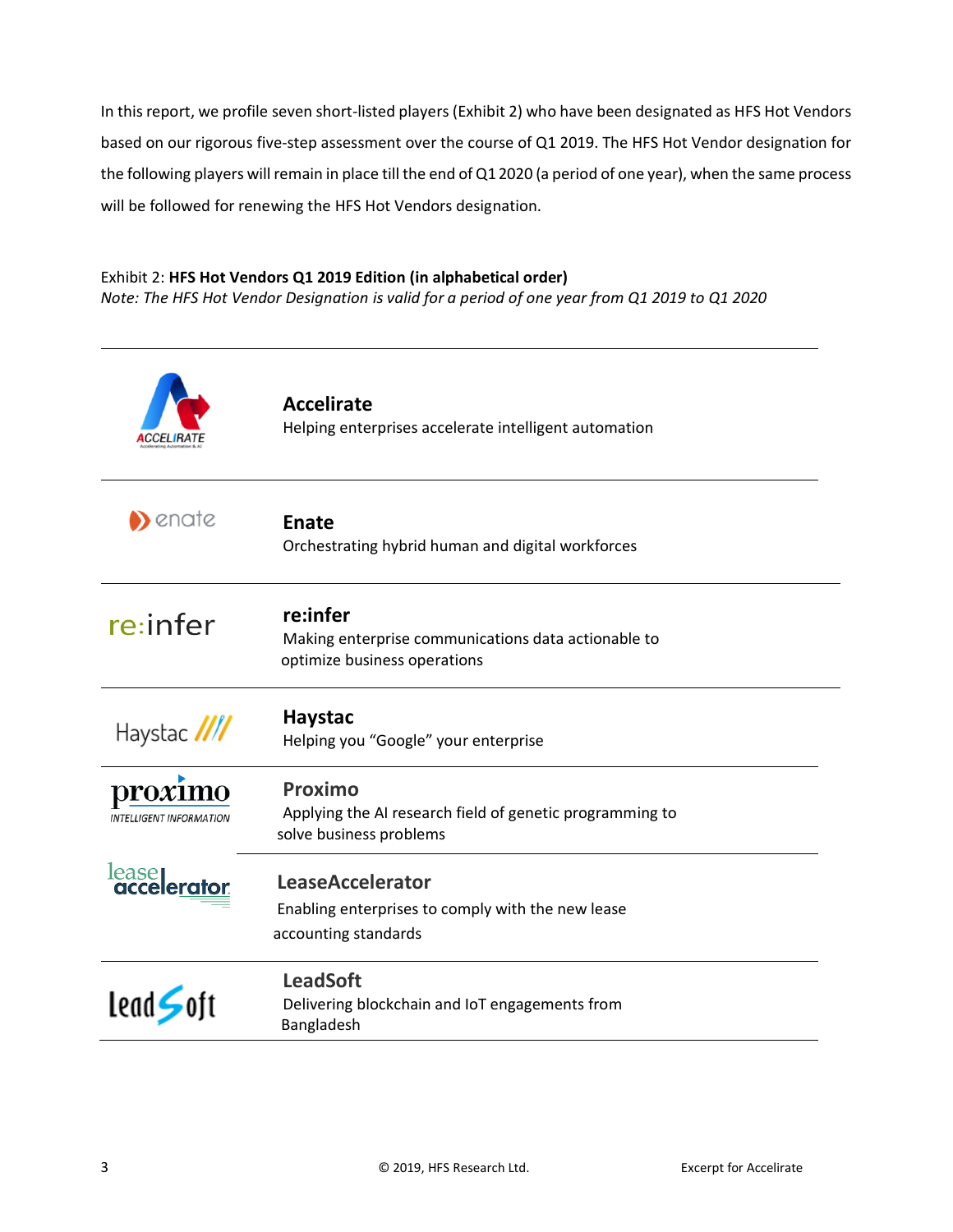

# **Accelirate: Helping enterprises accelerate intelligent automation**

[Elena Christopher](https://www.hfsresearch.com/team/elena-christopher)

Accelirate is a US-based intelligent automation (IA) pure-play services firm helping enterprises make effective use of automation in their business operations. The firm specializes in services and solutions that leverage a toolkit including robotic process automation (RPA), application programming interface (API) enablement, and AI technologies such as machine learning (ML) and natural language processing (NLP). The firm has developed several packaged offerings such as RPA 90X, a 90-day automation accelerator program, to help enterprises start or optimize their automation journeys. Critical to Accelirate's model is its focus on organic talent cultivation and intellectual property development to accelerate and optimize its clients' automation journeys.

Founded in 2017, Accelirate was the brainchild of former operations and QA automation executives from a mid-tier IT outsourcing firm. They shared a fundamental belief that RPA is a scalable automation tool. Being self-funded, the firm made an up-front investment to build its RPA expertise, gaining knowledge and certifications with tools like UiPath and Blue Prism. Along the way, the company determined that it is easier and more cost-effective to develop its resources internally than waste time navigating a largely inexperienced and overpriced job market. In the past two years, Accelirate has cultivated a pool of approximately 100 consultants, with the majority of resources based in the US and deployable to client sites. Its resources generally have technical backgrounds coupled with strong communication skills and an understanding of business processes. While RPA is often lauded for its ease of use as a low code/no code platform, Accelirate was firm that its ability to support its customers required a strong technical bedrock.

As it enters its third year of operations, Accelirate currently has 19 clients. It tends to start its relationships with its RPA 90X accelerator offering and then earn the right to support ongoing work. Its largest client has scaled to more than 100 bots, and continues to scale. It has cultivated a strong partnership with UiPath, receiving its 2018 Regional Partner Innovator for its RPA 90X offering and earning the designation of National Diamond Partner.

HFS' conversations with reference customers indicated that clients chose Accelirate based on its specialized focus on IA, its deep technical knowledge, and its ability to scale resources. Clients also compliment the firm on its ability to help train and mentor the internal resources they are building in-house. There is also a strong appreciation that Accelirate did not try to upsell them to broader "digital transformation" initiatives.

Accelirate's growth plans are to continue investing in its technical resource base and expertise and to productize some of the IP (e.g., models, utilities, and accelerators) it has developed to drive scale. As a selffunded private entity, Accelirate is also clear that it currently has no interest in outside investment or being acquired at this time. It prefers to stay independent and focused on helping its customers scale intelligent automation.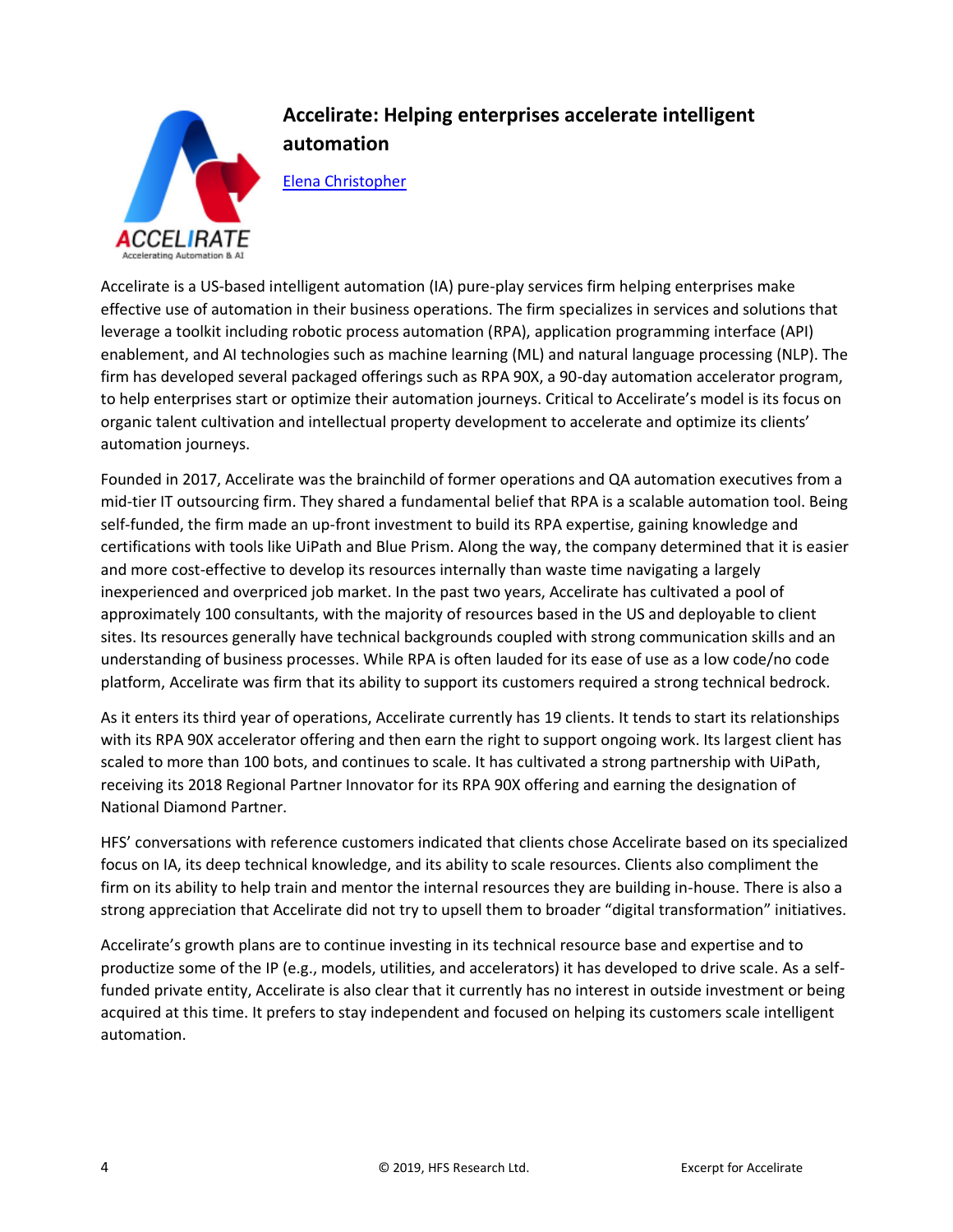#### **HFS Take**

HFS has designated Accelirate as a Hot Vendor based on its role as an enabler of intelligent automation. The firm's specialist focus on RPA, and increasingly broader intelligent automation (e.g., cognitive document capture), are welcome in a market where many specialist pure plays have been acquired (e.g., [Symphony](https://www.horsesforsources.com/sykes-acquires-symphony_102218) and [Genfour\)](https://www.horsesforsources.com/Accenture-GenFour-Acquisition_040317) or key resources have been lured away to other opportunities. As enterprises continue to embrace IA but struggle with scale, knowledgeable partners with focused expertise and locally deployable resources that can work side by side with clients are critical to helping cultivate internal knowledge and talent. As articulated in our recent report, [RPA's Ticking Time Bomb](https://www.hfsresearch.com/pointsofview/rpas-ticking-time-bomb-enterprises-and-service-providers-must-make-rpa-talent-their-top-priority-to-avoid-disaster), investment in talent by enterprises and service providers alike is essential to enable RPA to scale.

Accelirate's most notable partnership is with UiPath, with which it has the most depth of experience. It also has a strong partnership with Blue Prism and a growing relationship with Automation Anywhere. These additional relationships are essential in helping Accelirate expand its footprint while gaining much-needed brand recognition. In keeping with Accelirate's toolbox approach to automation, it should also evaluate partnerships with emerging automation players such as [Catalytic, Option3,](https://www.hfsresearch.com/pointsofview/hfs-hot-vendors-q1-2018) [SiriusIQ,](https://www.hfsresearch.com/pointsofview/hfs-hot-vendors-q4-2018) [AntWorks,](https://www.horsesforsources.com/antworks_030619) or Kryon to help round out its functionality baseline.

#### **Vendor factsheet**

- Founded in 2017
- Key executives include Zia Bhutta (Managing Partner and CEO) and Ahmed Zaidi (Managing Partner and Chief Automation Officer)
- The firm is private and self-funded.
- Employees: approximately 100
- Headquartered in Edison, NJ with facilities in Florida including:
	- o Accelirate Automation & AI Development Center
	- o Accelirate Automation & AI Research & Training Center
- Number of clients: 19
- Clients include
	- o Top global asset management firm
	- o Multinational energy company
	- o Large specialty asset management firm
	- o One of the largest US education services providers
	- o Large global insurance company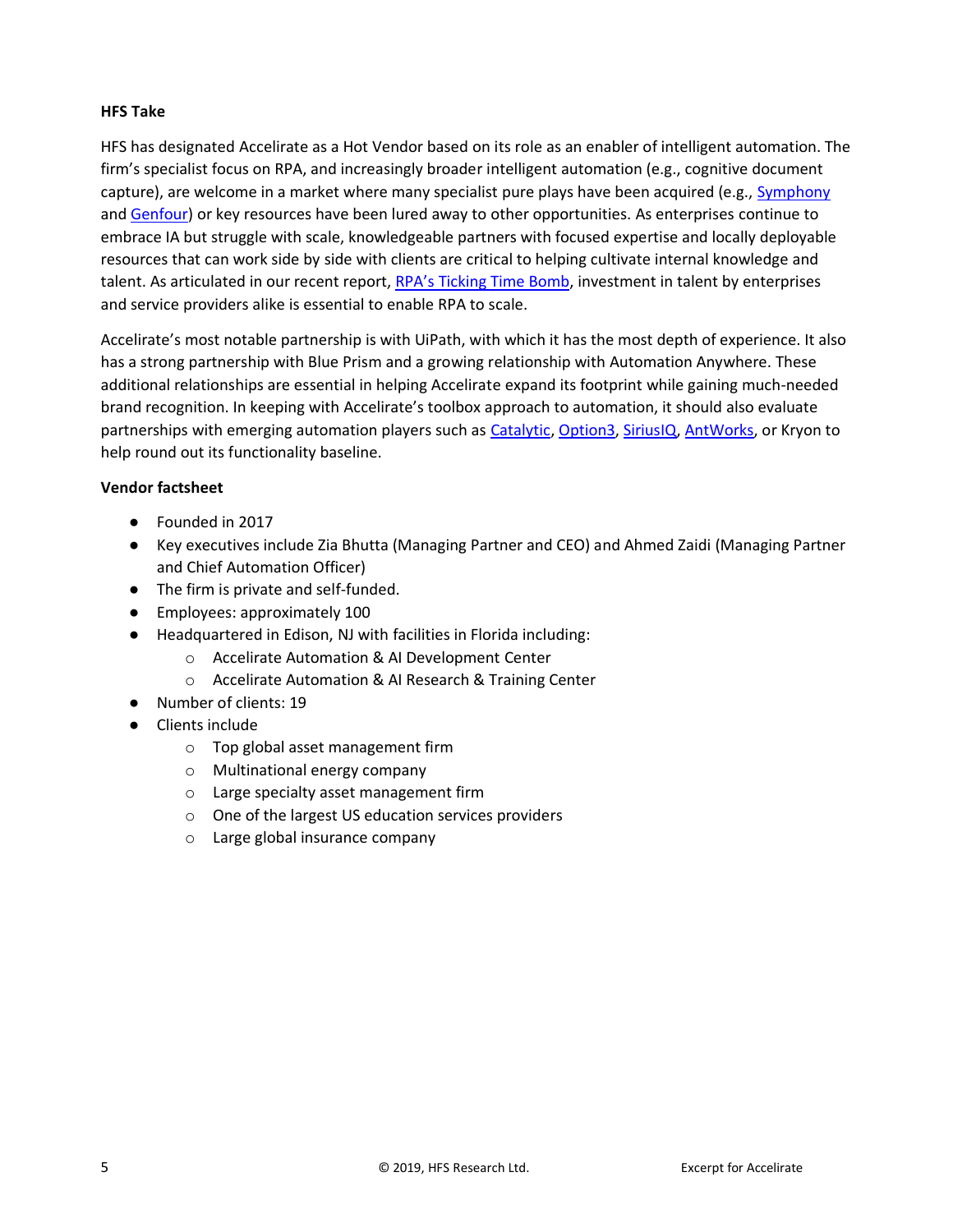#### **Industry coverage**

Accelirate has a growing number of clients across industries such as banking, financial services, insurance, CPG and retail, accounting, and healthcare.

#### **Solution portfolio**

Accelirate primarily goes to market through its defined service offerings. These include

- **RPA 90X:** a 90-day automation accelerator program
- **RPA CoE:** an automation center of excellence (CoE) establishment program
- **RPA 365:** RPA program management and ongoing automation services
- **ROC**: managed robotic operations center managed services offering
- **AI 90X**: a 90-day AI accelerator program

#### **Partnerships**

- UiPath—National Diamond Partner
- Blue Prism
- Automation Anywhere
- ABBYY
- TrustPortal
- $\bullet$  K2
- Enate
- Chirp.AI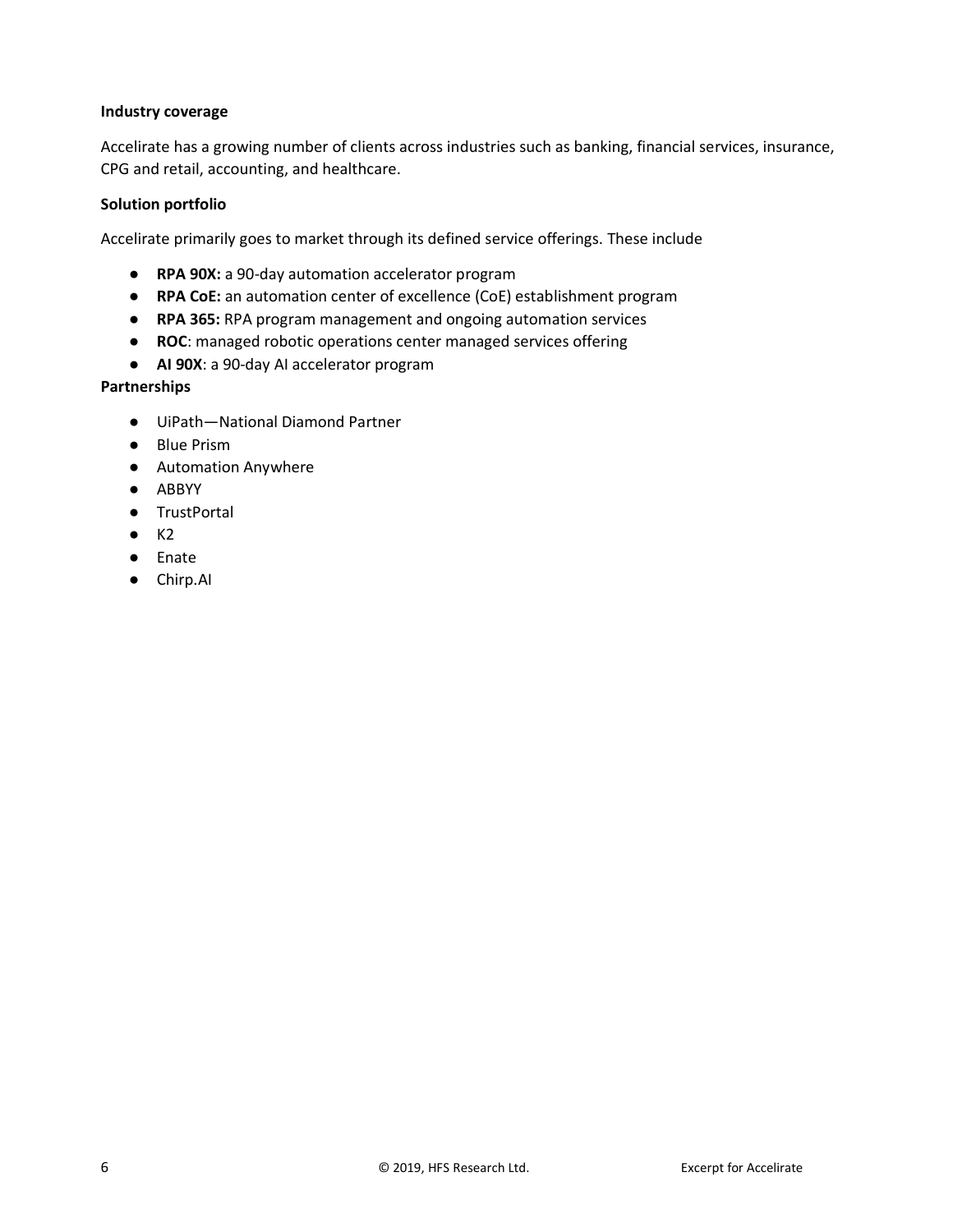# **HFS Hot Vendors Assessment Methodology**

HFS Hot Vendors undergo a straightforward but rigorous five-step assessment:

1. **Pre-selection.** We do not consider a player a potential Hot Vendor if it qualifies for any of our Blueprint Reports. Our Blueprint Reports feature the major and established players across every dimension of the Digital OneOffice.

2. **Analyst briefing.** The process starts with a briefing during which we ask vendors to share their story with our analysts. We typically ask questions around value proposition, potential distinctiveness, solution details, financial position, and client impact.

3. **Client reference.** If the HFS analyst sees potential after the briefing, we ask the vendor for a couple of client references so that we can speak directly with clients. The client conversations help us understand what is real and what is just marketing spiel. Note that we do not divulge any client details and these calls are kept strictly confidential.

4. **HFS selection.** HFS analysts recommend their potential Hot Vendor to the selection committee (comprising CEO Phil Fersht, Chief Strategy Office Saurabh Gupta, and Chief Data Officer Jamie Snowdon), which determines if the vendor brings forth a differentiated value proposition for the Digital OneOffice. We publish the selected vendors on our website.

5. We expect some of the HFS Hot Vendors to progress over time to get featured in Top 10 Reports, be acquired, or change strategic direction. Consequently, we award the HFS Hot Vendor designation for one year and follow the same process for renewing a vendor's place on the HFS Hot Vendor list.

If you think you deserve to be an HFS Hot Vendor, please click here to schedule a briefing.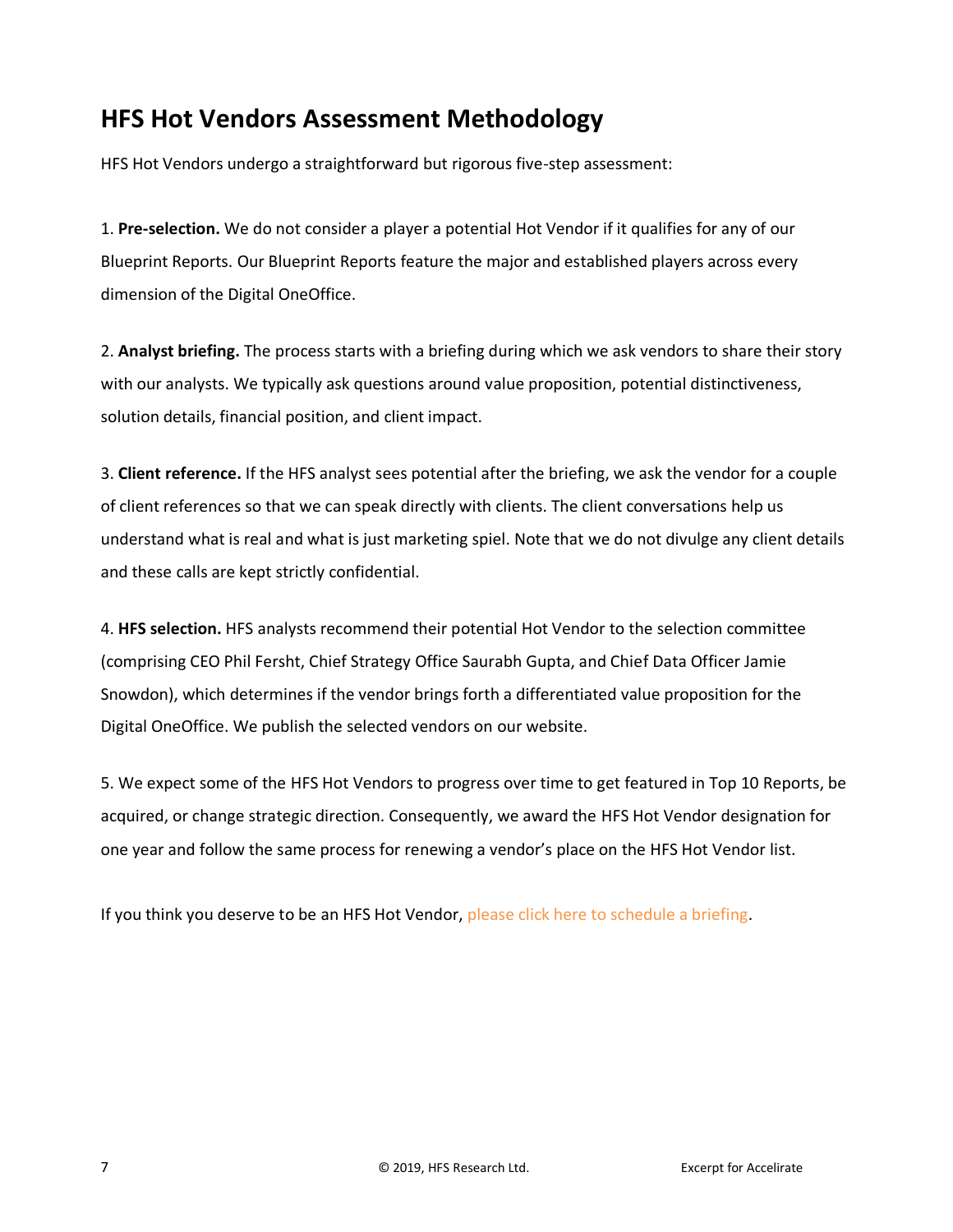

### Elena Christopher | Research VP, HFS Research

Elena Christopher is Research Vice President, Industry Research and Robotic Process Automation (RPA) at HFS. Elena is responsible for driving the industry-specific research agenda for HFS, digging into the major trends impacting each in-scope industry and the implications for business process and IT services.



### Maria Terekhova | Senior Research Analyst, HFS Research

Maria Terekhova is a Senior Research Analyst at HFS Research. She covers HFS's Triple-A Trifecta of RPA, smart analytics, and AI, with a vertical focus on the banking, financial services, and insurance industries. She takes an interest in startups in the fintech and automation spaces challenging larger players.



### Melissa O'Brien | Research VP, HFS Research

Melissa O'Brien is Research Vice President, Customer Engagement, Retail and Travel Strategies at HFS Research. Melissa leads HFS' research initiatives for digital front office services, including customer engagement operations, digital marketing, cognitive agents and CX design and consulting.



## Reetika Fleming | Research VP, HFS Research

Reetika Fleming is Research Director, Insurance & Smart Analytics at HFS Research. Her research extends into defining future business operations for property and casualty, life and annuities and reinsurance companies. She studies the broad use of data and analytics within enterprises, with a new research focus on machine learning and AI techniques to improve business decision making.



## Mayank Madhur | Knowledge Analyst, HFS Research

Mayank Madhur is a Knowledge Analyst at HFS Research, supporting different practice leads in area of Industry Research, IoT and Blockchain by working on secondary research, data analysis, PoV's and research writing.



### Tanmoy Mondal | Senior Research Analyst, HFS Research

Tanmoy Mondal is a Senior Research Analyst at HFS Research, identifying global trends in engineering services from both industry & technology perspectives, tracking global outsourcing deals & investments including partnership agreements & R&D announcements in the sector and supporting the domain leads in secondary research, data analysis, PoV's and research writing.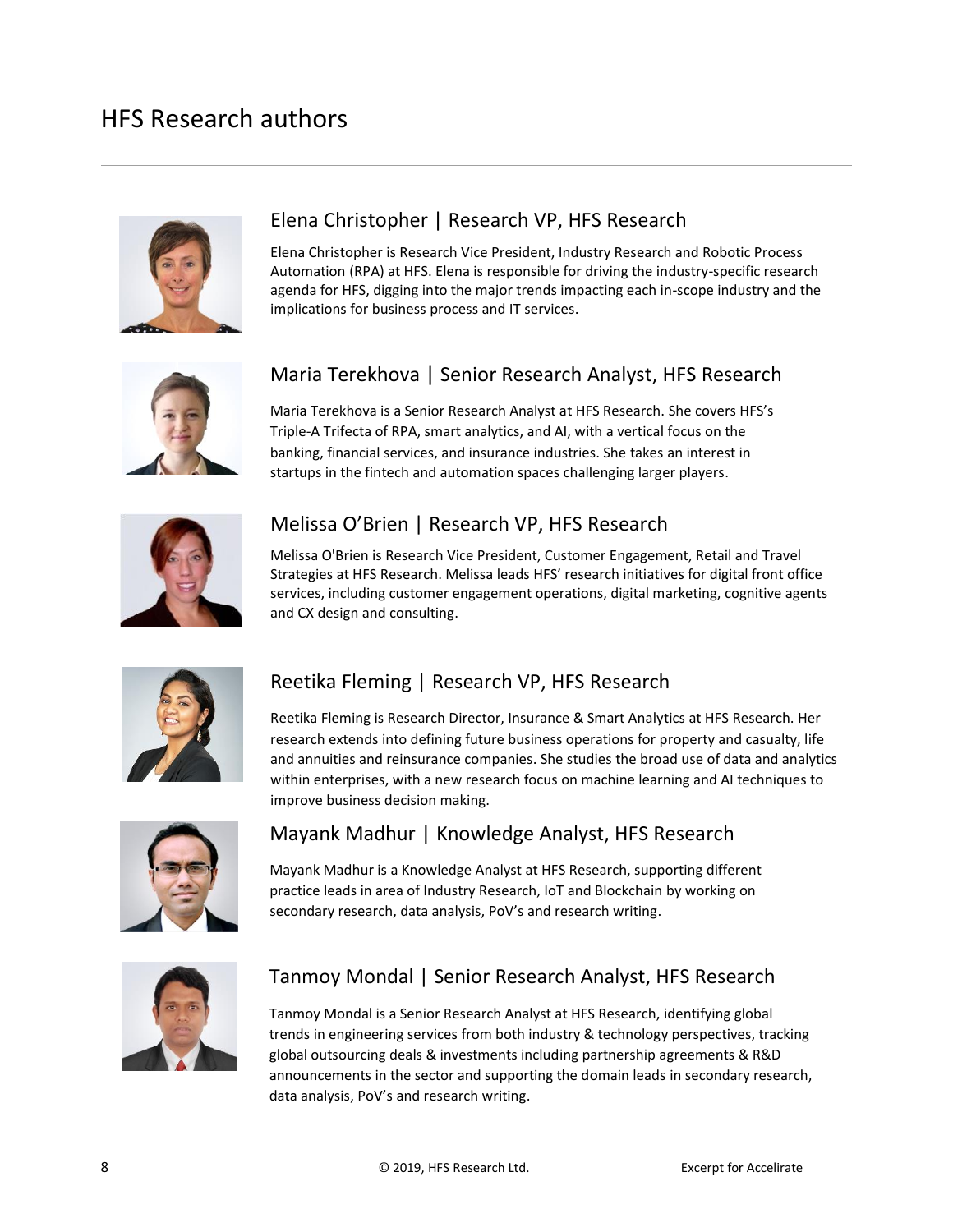

# Hema Santosh | Principal Analyst, HFS Research

Hema leads the F&A Services Research at HFS Research along with full responsibility of publishing our OneOffice Vendor Assessments and Delivery Locations analysis. Hema holds an MBA in Marketing from Manipal University, Executive Program for Women Entrepreneurs' from Indian Institute of Management (IIM-B) Bangalore and a Bachelor of Commerce from the University of Mumbai.